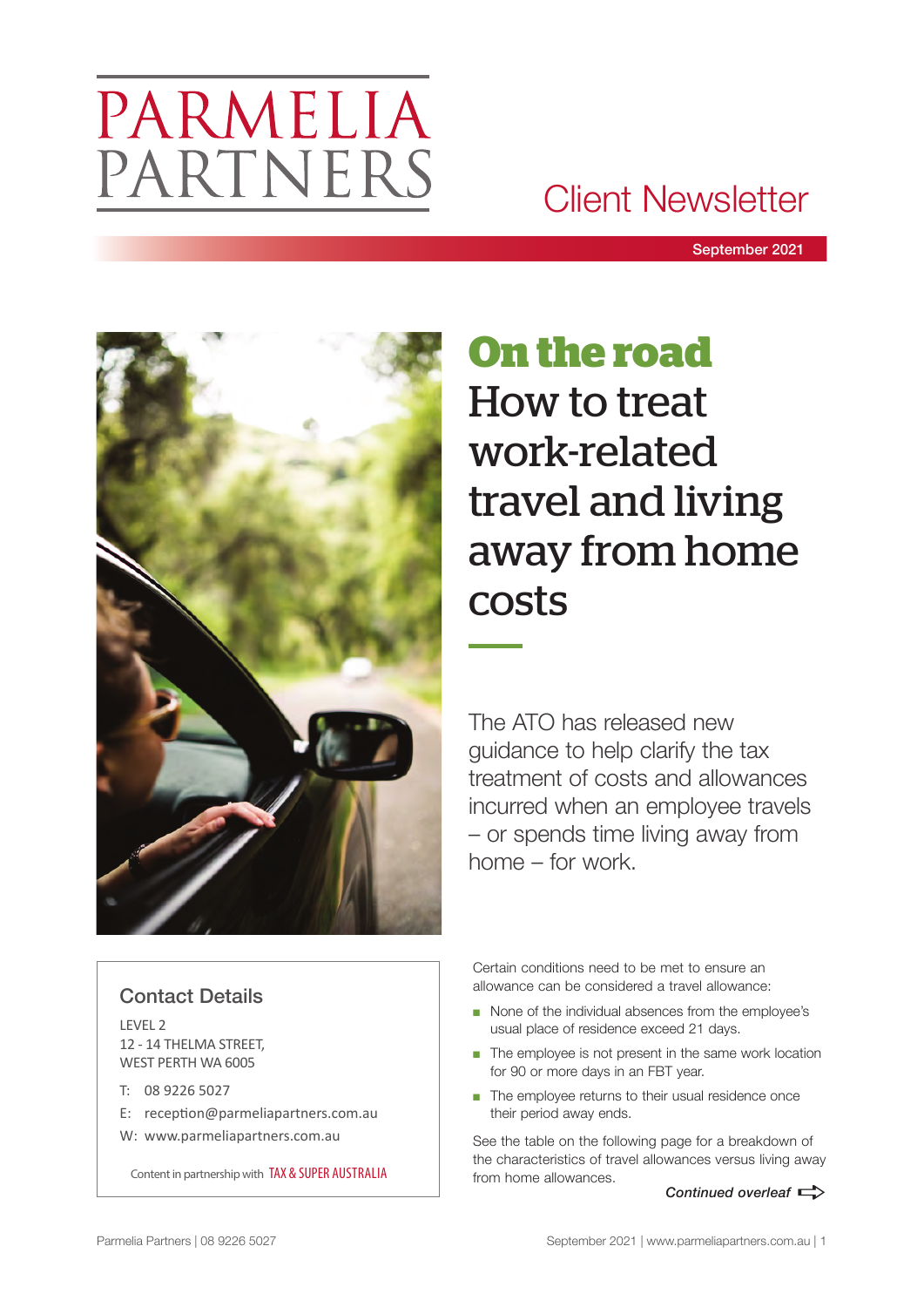### **On the road** How to treat work-related travel and living away from home costs (continued)

Where the applicable allowance type remains unclear, certain questions can be asked to discern further, such as:

- Has there been a change in the employee's regular place of work?
- Is the duration of the employee's period away from home relatively long?
- Is the nature of the accommodation such that it becomes the employee's usual place of residence?
- Can the employee be visited by family and friends?

Of course, for a travel expense to be deductible, the employee must be able to demonstrate that it was incurred while travelling for work. Unless exceptions apply, the employee must maintain written evidence of the expenditures and keep travel records for workrelated trips that involve an absence of six or more consecutive nights from their usual residence.

The ATO does allow for the not-uncommon scenario where an employee attending a conference, for example, is accompanied by their spouse and stays an extra few days for leisure purposes – although reasonable apportionment is required in these cases. The ATO also recognises that where employees regularly travel to the same location they may choose to rent or even buy a property there rather than stay in a hotel, motel or AirBnB. The associated costs will be deductible provided they are not disproportionate to what would have been paid had the employee elected to use suitable commercial accommodation instead.

It's important that allowances paid (or reimbursements made) to cover an employee's accommodation, food and drink expenses do not form part of a salary packaging arrangement, and must be included in the employee's payment summary with tax withheld where appropriate. The employer should also obtain and retain documentation establishing that all the circumstances have been met.  $\blacksquare$ 

| <b>Allowance type</b>                         | Applicable circumstance                                                | What is it                                                                           | Who's responsible                                            |
|-----------------------------------------------|------------------------------------------------------------------------|--------------------------------------------------------------------------------------|--------------------------------------------------------------|
| <b>Travel allowance</b>                       | Where the employee is<br>temporarily away from home<br>on a work trip. | Deductible expenditure on<br>accommodation, food and<br>drink.                       | Assessable to the<br>employee.                               |
| Living away from<br>home allowance<br>(LAFHA) | Where the employee is<br>in fact living in a different<br>location.    | Amount paid to an employee<br>for the additional living<br>expenses incurred because | Falls on the employer<br>under fringe benefits<br>tax (FBT). |

their employment requires them to live away from their

usual residence.

#### Travel allowance versus living away from home allowance

This information has been prepared without taking into account your objectives, financial situation or needs. Because of this, you should, before acting on this information, consider its appropriateness, having regard to your objectives, financial situation or needs.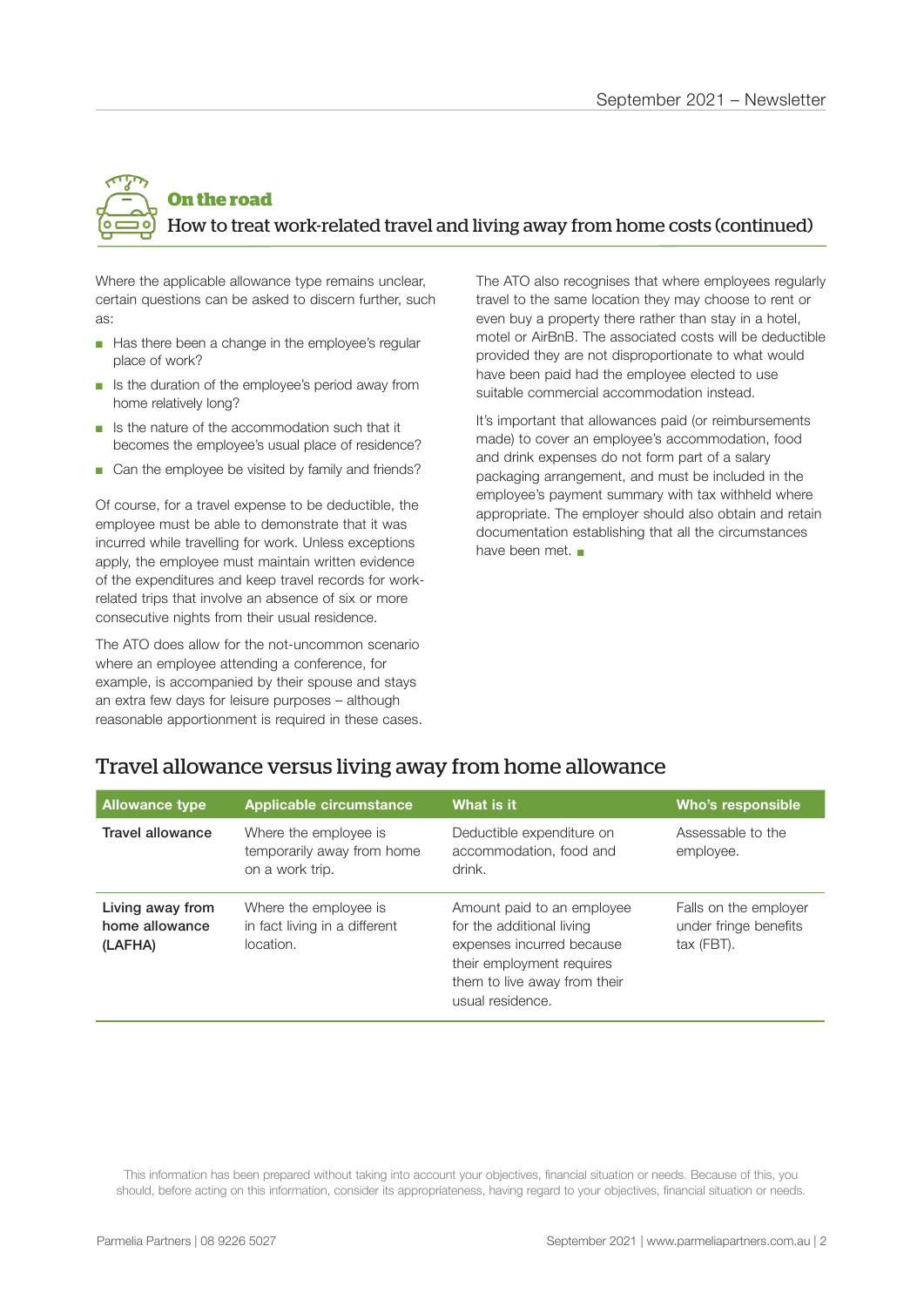## **SMSFs & property development** Emerging risks



There has been an increase in the number of SMSFs entering into arrangements where real property is purchased and developed to subsequently be sold or rented out. Such investments can help the fund build up its wealth more quickly than other forms, and from a tax standpoint, any rent or eventual capital gain may enjoy concessional tax treatment.

There are four main ways an SMSF may structure a property development investment or arrangement:

- **Engage an unrelated property developer.** The simplest and least risky method, where a developer undertakes the development for payment.
- **Undertake the development itself.** For example, an SMSF purchases a house and does its own renovations. The key issues to avoid here are payments to related parties and borrowing funds to finance improvements.
- **Invest in an ungeared related unit trust or company.** In this scenario, the trust/company would undertake the development. Such an entity is not subject to the in-house asset rules (unlike a related geared unit trust), but must meet the requirements listed in the *Superannuation Industry (Supervision) Regulations* 1994 (SIS Act).
- **E Through unrelated unit trusts.** Where no single SMSF owns 50% or more of the units in a unit trust (as doing so would mean it was in control of the trust and thus a related trust). This has the advantage of allowing the unrelated unit trust to borrow.

SMSF property development is layered with complexity. The sole purpose test, payments to related parties, and the in-house rules are just some of the SIS Act provisions that can lead to an SMSF becoming noncompliant. While the ATO recognises that property development can be a legitimate option for SMSFs, it has flagged the following investment types as liable to raise a red flag:

- Where they are used to inappropriately divert income into the superannuation environment.
- Where property development ventures are funded in a way that is inappropriate for retirement purposes.
- Where they are implemented in a way that can lead to inadvertent but serious contraventions of the SIS Act.

*Continued next page*  $\Rightarrow$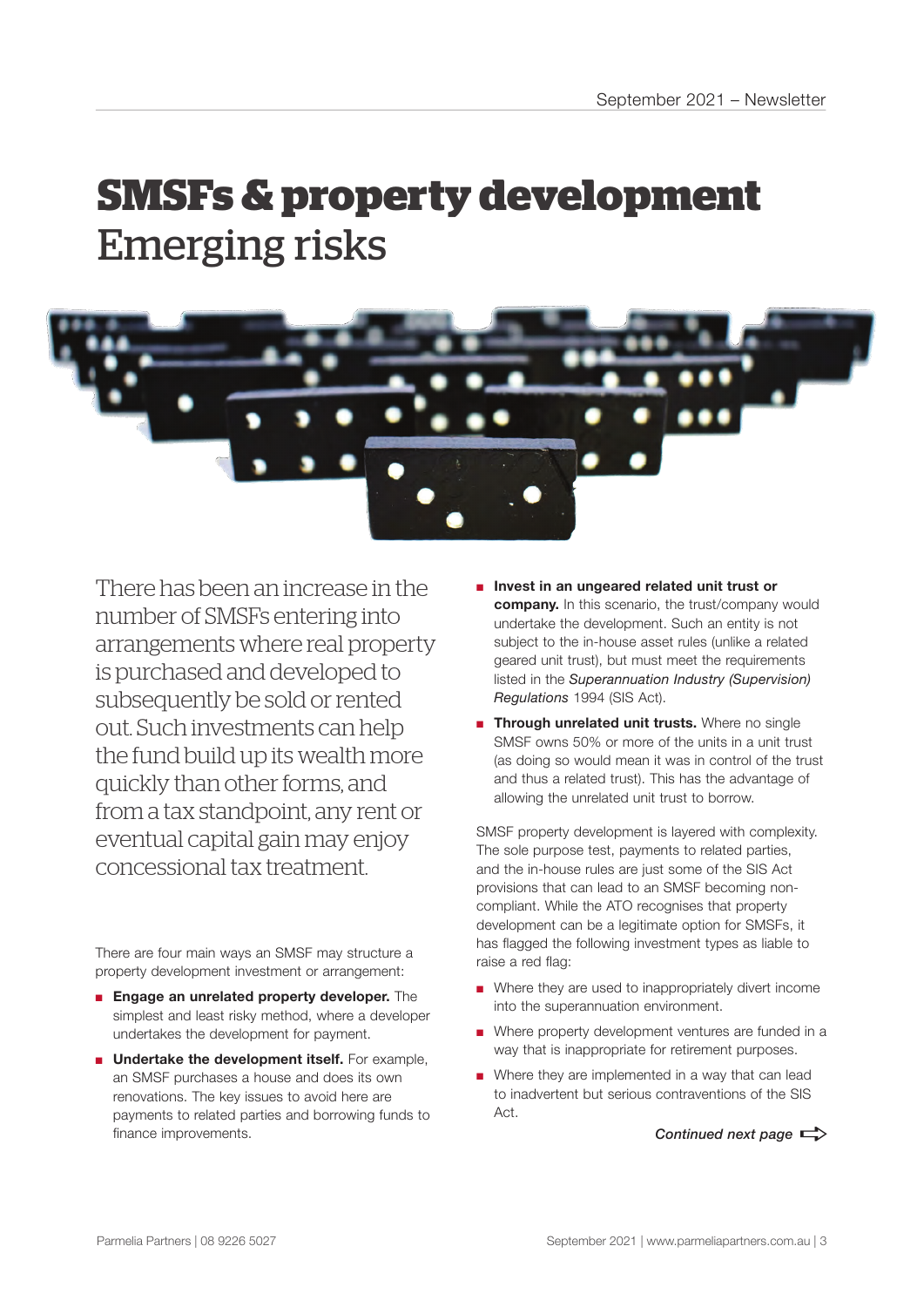### $\triangle$ **SMSFs & property development** Emerging risks (continued)

What are some of these potential contraventions?

- **Collateral purposes.** Where a property development venture could amount to the SMSF being maintained for a collateral purpose – that is, one other than providing retirement benefits to its members (or their dependants). For example, where the SMSF trustees have other roles within the property development venture (either through other businesses or control of other entities), it is important they can demonstrate that decisions made were solely pursuing the retirement purpose of the SMSF.
- **Related party loans/financial assistance.** SMSFs are prohibited from providing loans or financial assistance to members or their relatives. In the property development space, this means not engaging a related party to provide services as a means of providing them with work, and not paying more than market value for their services.
- **Operating standards.** SMSF money and assets must be kept separate from those held by a trustee personally; assets must be appropriately recorded at market value; and all transactions carefully documented.
- **Limited recourse borrowing arrangement.** An SMSF may borrow money to acquire the land/ property by entering into a LRBA, but the LRBA must be on arm's-length terms – that is, trustees should consider: repayments and ability to repay; arrangements to provide security to a lender; and related party fees. Also, the amounts borrowed cannot be used to develop or improve the acquirable asset, and if money from other sources is used to fundamentally change the property's character, it may contravene LRBA requirements by ceasing to be the same/original single acquirable asset.
- **In-house assets.** Subject to certain exceptions, an in-house asset of a superannuation fund is an asset that is: a loan to a related party of the fund; an investment in a related party of the fund; an investment in a related trust of the fund; or an asset of the fund that is subject to a lease or lease arrangement between the trustee of the fund and a related party of the fund.

Contraventions of the in-house asset rules can occur where the SMSF is deemed to be "investing" in the property development, and thereby potentially exceeding the level of in-house assets allowed (i.e. more than 5% of the market value of the fund's assets in any financial year).

■ **Taxation.** SMSFs in the property development game also need to properly discharge their tax obligations, which include income tax matters (such as the nonarm's length income provisions and general antiavoidance rules) as well as GST matters (such as registration requirements, correct reporting and the application of the margin scheme).

The ATO is closely monitoring property development arrangements involving SMSFs, and while SMSFs investing in property development will often deal with related parties as part of that development, it's imperative for trustees to recognise that each transaction must be conducted on arm's-length terms and recorded as such.

SMSF clients should seek independent advice before entering into property development arrangements, as non-compliance can result in adverse consequences including the forced sale of assets and even closure of the SMSF.

Clients who have already developed property or invested in a property development venture should assess their investment against the issues flagged here – and where contraventions or concerns are identified, disclose them to the ATO so that rectification plans can be put in place.  $\blacksquare$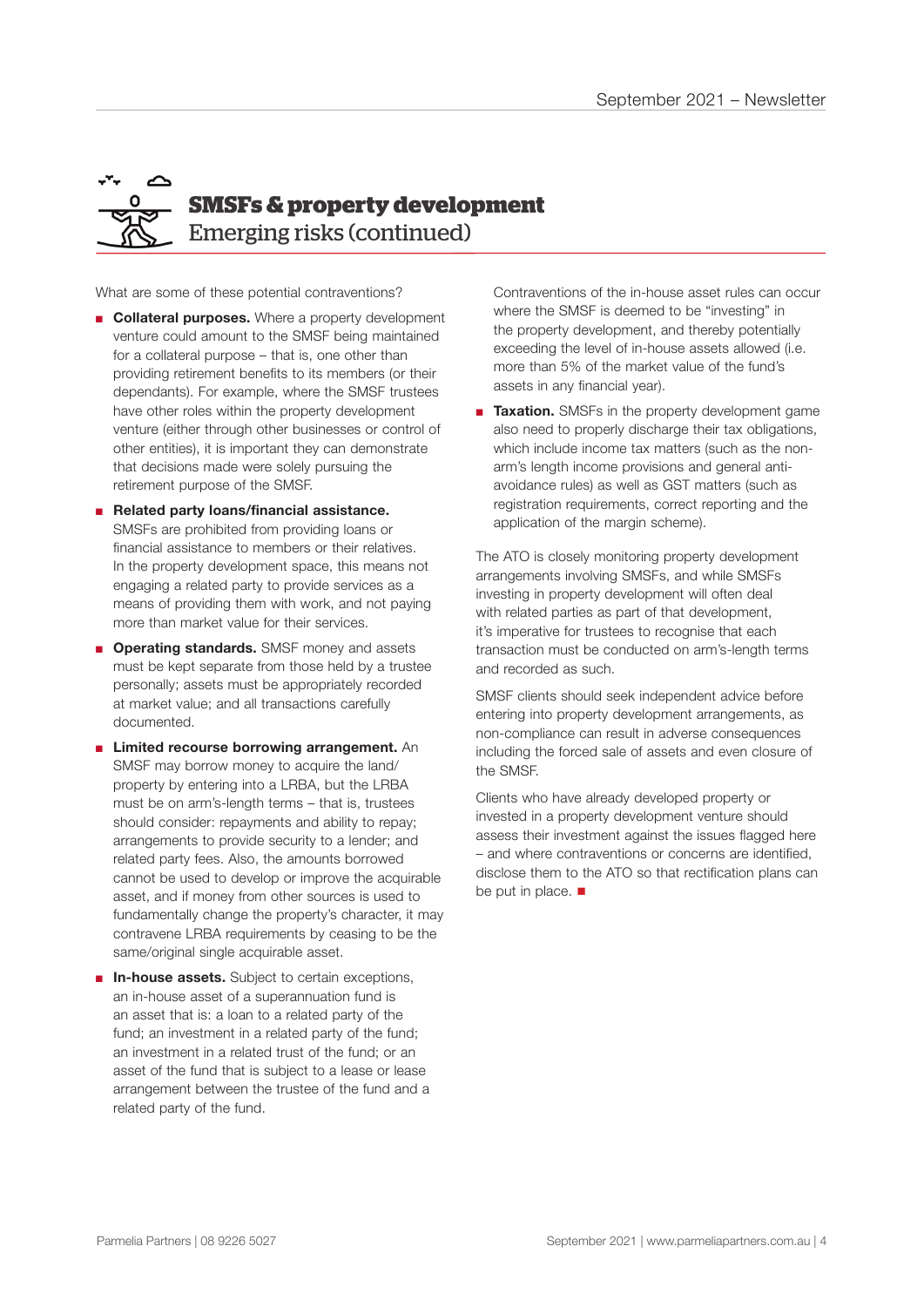# Claiming GST credits for employee reimbursements

If you are an employer registered for goods and services tax (GST), you may be entitled to claim GST credits for payments you make to reimburse employees (including company directors) or partners in a partnership for certain work-related expenses.

If you are running a business,<br>a GST credit for an employee<br>the following criteria are met: f you are running a business, you will be entitled to a GST credit for an employee-reimbursed expense if

- § the employee's (or associate's) expense is directly related to their activities as your employee *or* the reimbursement is an "expense payment benefit"
- the sale of the item bought by your employee was taxable (that is, not "input taxed"), and
- § your employee is not directly entitled to a GST credit for the expense.

The ATO says a business can claim GST credits where it has relevant documents such as receipts or tax invoices issued to the employee. These will need to be provided to substantiate claims for reimbursement.

A business that is entitled to a GST credit can claim it in a Business Activity Statement once it has been provided with this documentation.

An "expense payment benefit" is made, according to the ATO, when a business makes a payment to, or reimburses, another person "in whole or in part, of an amount of money spent by your employee as part of their employment with you". Fringe benefits tax (FBT) may apply however.

A business is not entitled to a GST credit if it has:

- reimbursed "non-deductible expenses", such as the portion of expenses relating to entertaining clients (usually only half of such expenses are deductible for the provision of entertainment)
- reimbursed expenses that relate to input taxed sales that are made in the running of the business and it exceeds the special threshold for financial purchases (a reduced GST credit is therefore available on *specific* purchases), or

The ATO says that if a business makes a payment to an employee based on a "notional" rather than an actual expense, it is not making a reimbursement. For example, if a business makes a cents-per-kilometre payment to cover work-related use of an employee's private car, it is paying an allowance and not making a reimbursement (again, consider the FBT implications).

#### MAKING REIMBURSEMENTS

A business makes a reimbursement where it pays an employee for the price, or part of the price, of a particular purchase they made.

For example, if an employee incurs an expense of \$220 for a purchase, and is re-paid the whole \$220 or even half of that, either payment will be a reimbursement.

A business will also have made a reimbursement if:

- it pays the employee for a particular expense they haven't paid, provided they have become liable for the expense
- it pays the employee an advance for an expense they have not yet incurred, providing they have to repay any unspent amount of the advance to the business, or
- it pays an expense on behalf of the employee, for example, to the business that has made a sale to the employee (the GST legislation treats this type of payment as a reimbursement).

Where any personal use of a purchased item is involved, or the expense relates to non-cash employee benefits, liability for FBT should be a consideration.  $\blacksquare$ 

paid the employee an "allowance".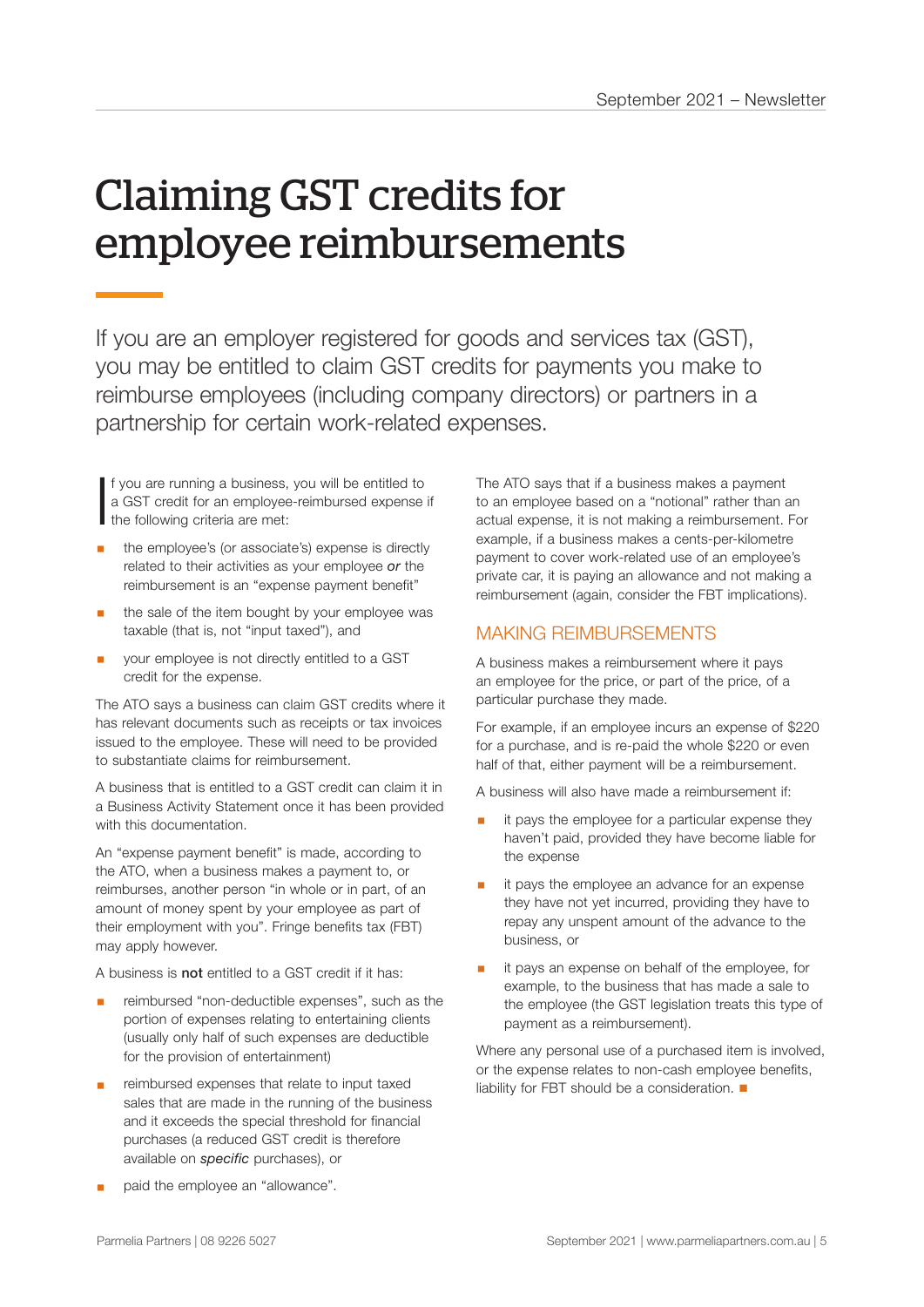

### Buying a new home before selling the old one: The ins and outs

S **T** ometimes an individual or couple decide to buy a new home before selling their existing one. In such cases, a concession exists that allows for both houses to be treated as a main residence for up to six months – but only if certain conditions are met.

Section 118-140 of the *Income Tax Assessment Act 1997* (ITAA 1997) provides that both the old and new dwellings can be treated as the taxpayer's main residence for the lesser of:

- The six-month period immediately before the sale of the existing home, or
- The period between the purchase of the new home and the sale of the existing home.

So if it takes a taxpayer *less* than six months to settle on the sale of their original home after having settled on the sale of their new home, then both homes can be treated as the taxpayer's main residence during this period.

On the other hand, if *more* than six months passes between the settlement of the new home and the (later) settlement of the original home, both dwellings will only be treated as a main residence for a maximum period of six months before the settlement on the original home.

In the latter instance, a partial CGT exemption will apply during the excess period (i.e. after the maximum six months) to either the original or new home. Which of them it is will depend on which did not qualify as the taxpayer's main residence.

Other than the fundamental requirement that the new home must become the taxpayer's main residence, the other two key requirements that must be met for the concession to apply are:

- The existing home must have been the taxpayer's main residence for at least 3 of the 12 months before the taxpayer's "ownership interest" in it ends, and
- The existing home must not have been used to produce assessable income in any part of that 12-month period when it was not the taxpayer's main residence.

That said, an absence concession exists that can be used to allow the original home to qualify as a main residence — including where it may have been rented in that 12-month period. This is because the effect of the absence concession is to continue to "treat" the original home as the taxpayer's main residence notwithstanding any absence and any income use in this period.

The example on the following page featuring 'Anne' illustrates how the "absence concession" can work in conjunction with the "changing main residence concession".

Note that that purchased vacant land or land with a partly constructed building on it can also be treated as the taxpayer's new home for the purposes of the concession.

*Continued next page*  $\Rightarrow$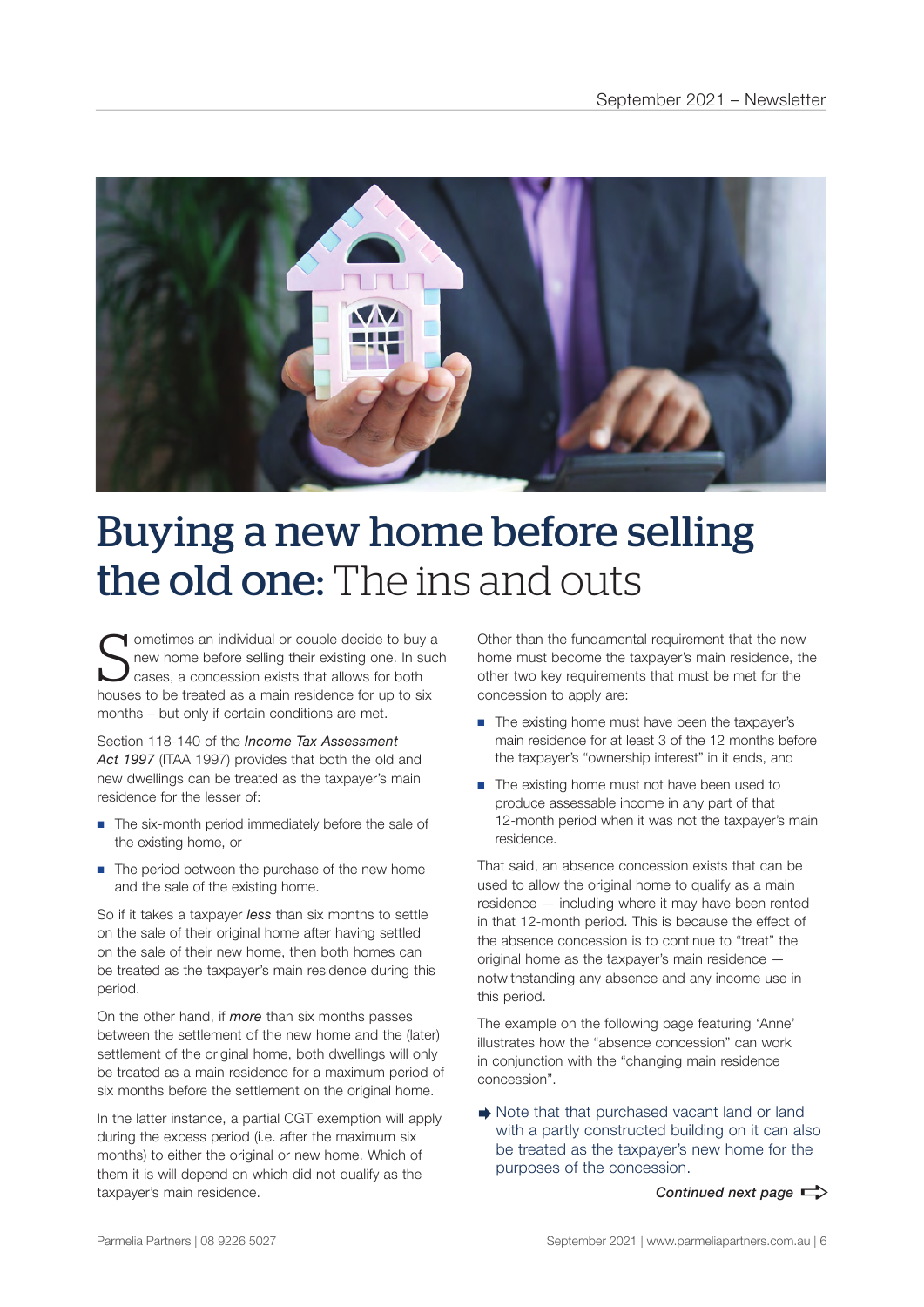### Trust distributions to non‑residents

When an Australian trust makes a distribution to a non-resident beneficiary, it is often the case that the Australian trust is required to pay tax on the distribution.

The trustee's payment of tax on trust distributions<br>to non-resident beneficiaries of an Australian trus<br>is a tax collection security measure. It is a type of<br>withholding toy, which is not a final toy in Australia to non-resident beneficiaries of an Australian trust is a tax collection security measure. It is a type of withholding tax, which is not a final tax in Australia.

When the non-resident beneficiary lodges their Australian tax return, the beneficiary will be refunded some of the tax paid by the Australian trust if the tax paid by the Australian trust exceeds the amount payable by the nonresident beneficiary.

Where an Australian trust makes a distribution to a non-resident trust that, in turn, distributes the amount to a non-resident individual, the non-resident trust is not liable for Australian tax.

> Where the Australian trust derives dividends, interest or royalties – and distributes this income to a non- resident beneficiary – the Australian tax law applies a withholding tax to the payments. The rate of withholding depends on the type of income and whether Australia has a double tax agreement with the country to which the

amount is being paid.

The payment of the withholding tax by the trustee is a final Australian tax – which means the non-resident beneficiary is not subject to any further Australian tax on the income.

Generally, where an Australian fixed trust makes a capital gain from the disposal of assets that are not directly or indirectly related to real property located in Australia and distributes that gain to a non-resident beneficiary, neither the Australian trust nor the nonresident beneficiary are liable to Australian tax.  $\blacksquare$ 

#### Buying a new home before selling the old one: The ins and outs (continued)

#### Example scenario

Anne acquired a dwelling on 1 January 2008 where she lived until she went overseas on 1 January 2019. Anne did not rent the home during her absence.

She acquired another dwelling on 1 February 2020 and moved into that dwelling on her return from overseas on 1 March 2020. Anne disposed of the first dwelling on 1 August 2020.

The law recognises that Anne continued to treat the first dwelling as her main residence for the period 1 January 2019 until she disposed of it on 1 August 2020.

In fact, from 1 February 2020 Anne would have been able to treat both dwellings as her main residence for up to six months, ending when she ceased to have an ownership interest in the first dwelling.  $\blacksquare$